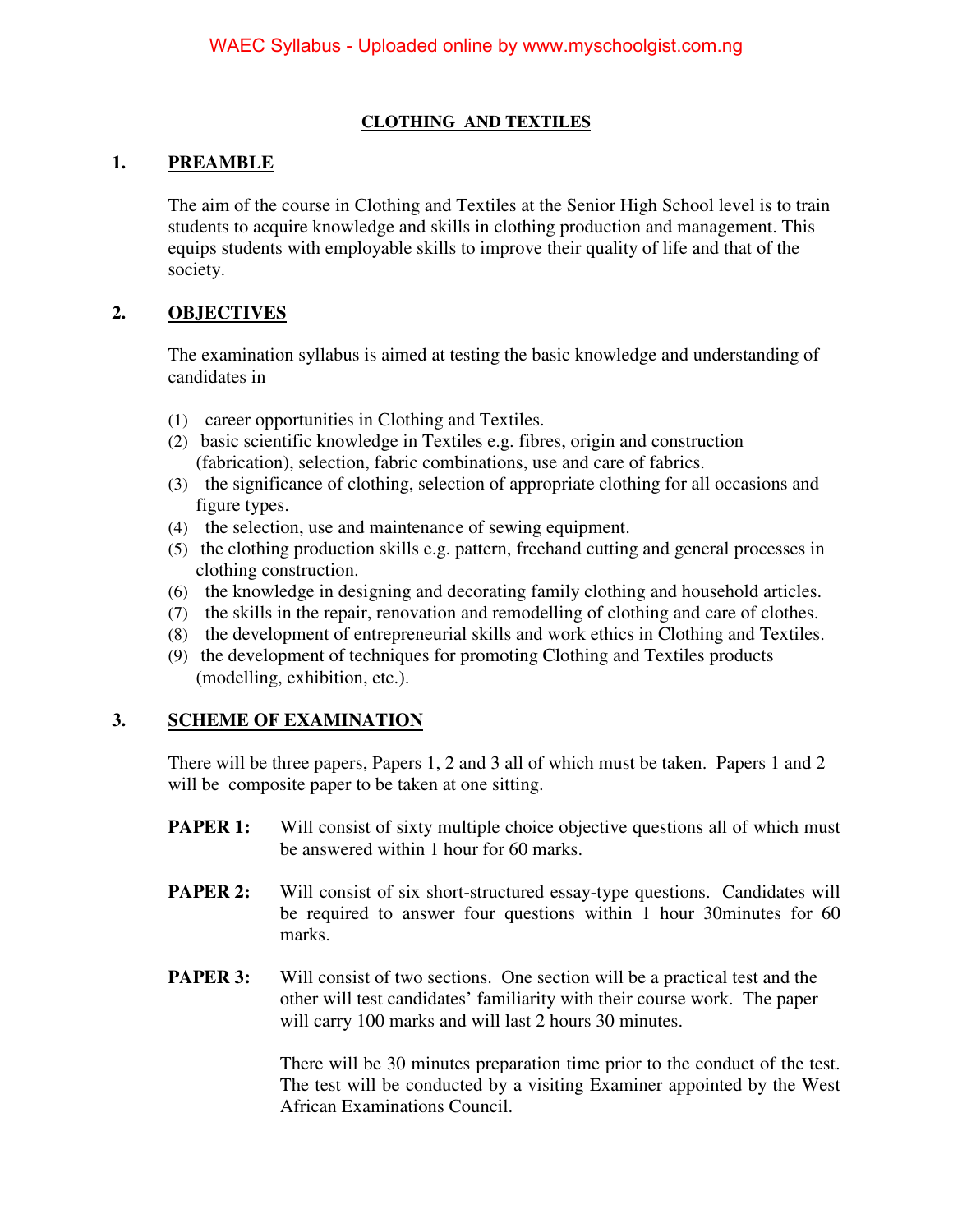The articles for the course work together with their pattern pieces should be presented to the visiting Examiner for assessment, for 20 marks.

#### **DETAILED SYLLABUS**

| <b>CONTENTS</b>                                      | <b>NOTES</b>                                                                                                                                                                                                                                         |
|------------------------------------------------------|------------------------------------------------------------------------------------------------------------------------------------------------------------------------------------------------------------------------------------------------------|
| (1) Career Opportunities in<br>Clothing and Textiles |                                                                                                                                                                                                                                                      |
| (i) Career types                                     | Reasons for studying Clothing and Textiles<br>Career types e.g. modelling, teaching,<br>dressmaking and tailoring, textiles chemist,<br>textiles<br>designer, etc.<br>Basic requirements for careers e.g. knowledge,<br>academic qualification, etc. |
| Work ethics<br>(i)                                   | Meaning<br>Components - rules and regulations, attitudes,<br>behaviours, integrity, self confidence, etc.<br>Importance and benefits of work ethics.                                                                                                 |
| Fibre and Fabric<br>(2)                              | Meaning of fibre, yarn, fabric, etc.<br>Classification<br>Characteristics/properties<br>Identification<br>Combinations (blends, mixtures)<br>Fabrication/construction (weaves, crocheting,<br>knitting)<br>Finishing treatments.                     |
|                                                      | Concept<br>Functions<br>Classifications e.g. clothes, accessories and<br>cosmetics.                                                                                                                                                                  |
| Clothing<br>(3)                                      | Concept<br>Wardrobe for family members e.g. babies, pre-<br>school                                                                                                                                                                                   |
| <b>Wardrobe Planning</b><br>(4)                      | children, teenagers, etc.<br>Factors to consider in wardrobe<br>planning.<br>Benefits of planning wardrobes.<br>Concept<br>Importance                                                                                                                |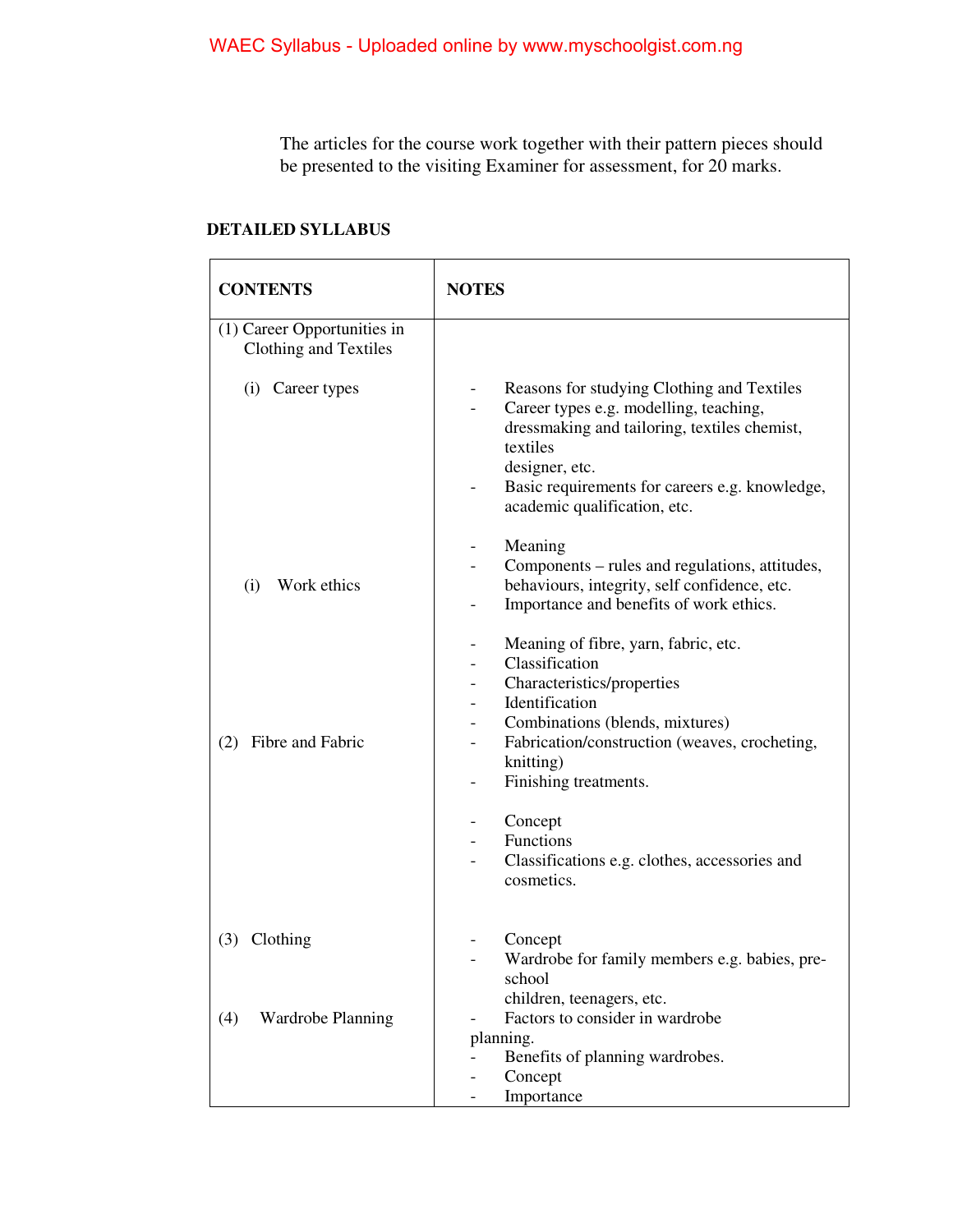# WAEC Syllabus - Uploaded online by www.myschoolgist.com.ng

| Selection of appropriate clothes and accessories |
|--------------------------------------------------|
|                                                  |
|                                                  |
|                                                  |
|                                                  |
|                                                  |
|                                                  |
|                                                  |
|                                                  |
|                                                  |
|                                                  |
|                                                  |
|                                                  |
|                                                  |
|                                                  |
|                                                  |
|                                                  |
|                                                  |
|                                                  |
|                                                  |
|                                                  |
|                                                  |
|                                                  |
|                                                  |
|                                                  |
|                                                  |
|                                                  |
|                                                  |
|                                                  |
|                                                  |
|                                                  |
|                                                  |
|                                                  |
|                                                  |
|                                                  |
|                                                  |
|                                                  |
|                                                  |
|                                                  |
|                                                  |
|                                                  |
|                                                  |
|                                                  |
|                                                  |
|                                                  |
|                                                  |
|                                                  |
|                                                  |
|                                                  |
|                                                  |
|                                                  |
|                                                  |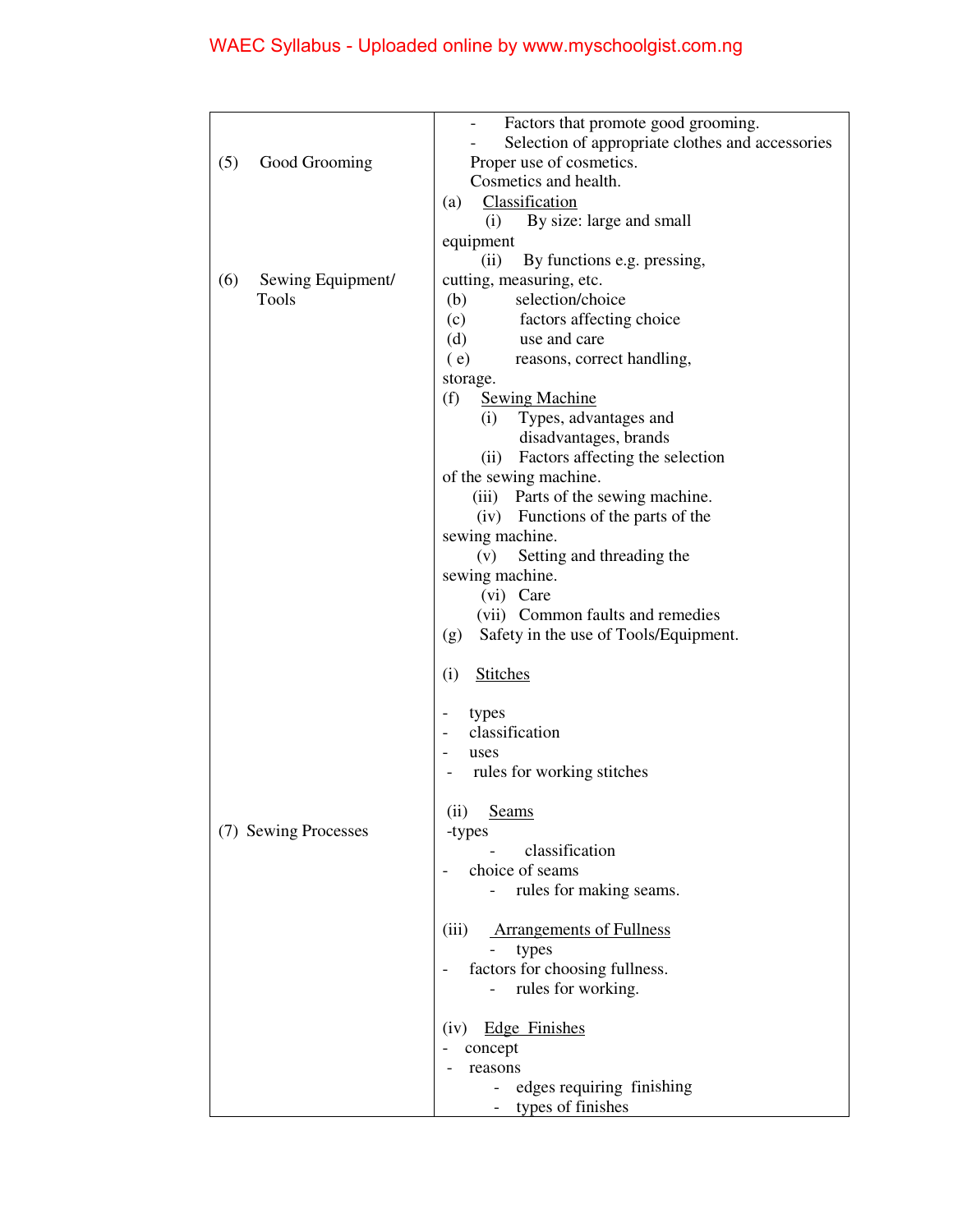|                          | points to consider when                                                                                                                                                                                                                                                                 |
|--------------------------|-----------------------------------------------------------------------------------------------------------------------------------------------------------------------------------------------------------------------------------------------------------------------------------------|
|                          | choosing edge finishes                                                                                                                                                                                                                                                                  |
|                          | (vii) Pockets<br>types<br>functions<br>attachment                                                                                                                                                                                                                                       |
|                          | <b>Advanced Techniques</b><br>(a) Essentials of garment construction<br>(i) Lining and interfacing<br>- concept<br>importance<br>- suitable fabrics for lining e.g.<br>satin, fine polyester, muslin, etc.<br>- suitable fabrics for interfacing<br>e.g. canvas, vilene, petersham etc. |
|                          | - ways of fixing lining.<br><b>Fashion</b> features<br>(ii)<br>types e.g. collars, necklines,<br>sleeves, frills, belts, etc.<br>uses<br>directions for working.                                                                                                                        |
| (8) Garment Construction | Simple patterns<br>(iii)<br>(a) Types of patterns<br>(i) Commercial Pattern<br>(Printed and Perforated)<br>(ii) Freehand cutting, etc.<br>(iii) Drafted and adaptation<br>(b) Taking body.<br>measurement<br>(c) Pattern making e.g. bodice,                                            |
|                          | skirt, sleeve, short, etc.<br>(d) Pattern Adaptation and Alteration<br>(i) Adaptation of basic block<br>(ii) Simple alteration<br>(e) Laying and cutting out.<br>(f)<br>Fitting garments.                                                                                               |
|                          | (i) Elements of design e.g. line, colour, etc.<br>(ii) Principles of design e.g. balance, rhythm.<br>(iii) Application of principles and elements<br>of design in clothing construction and<br>selection.<br>(iv) Identification of figure type for both                                |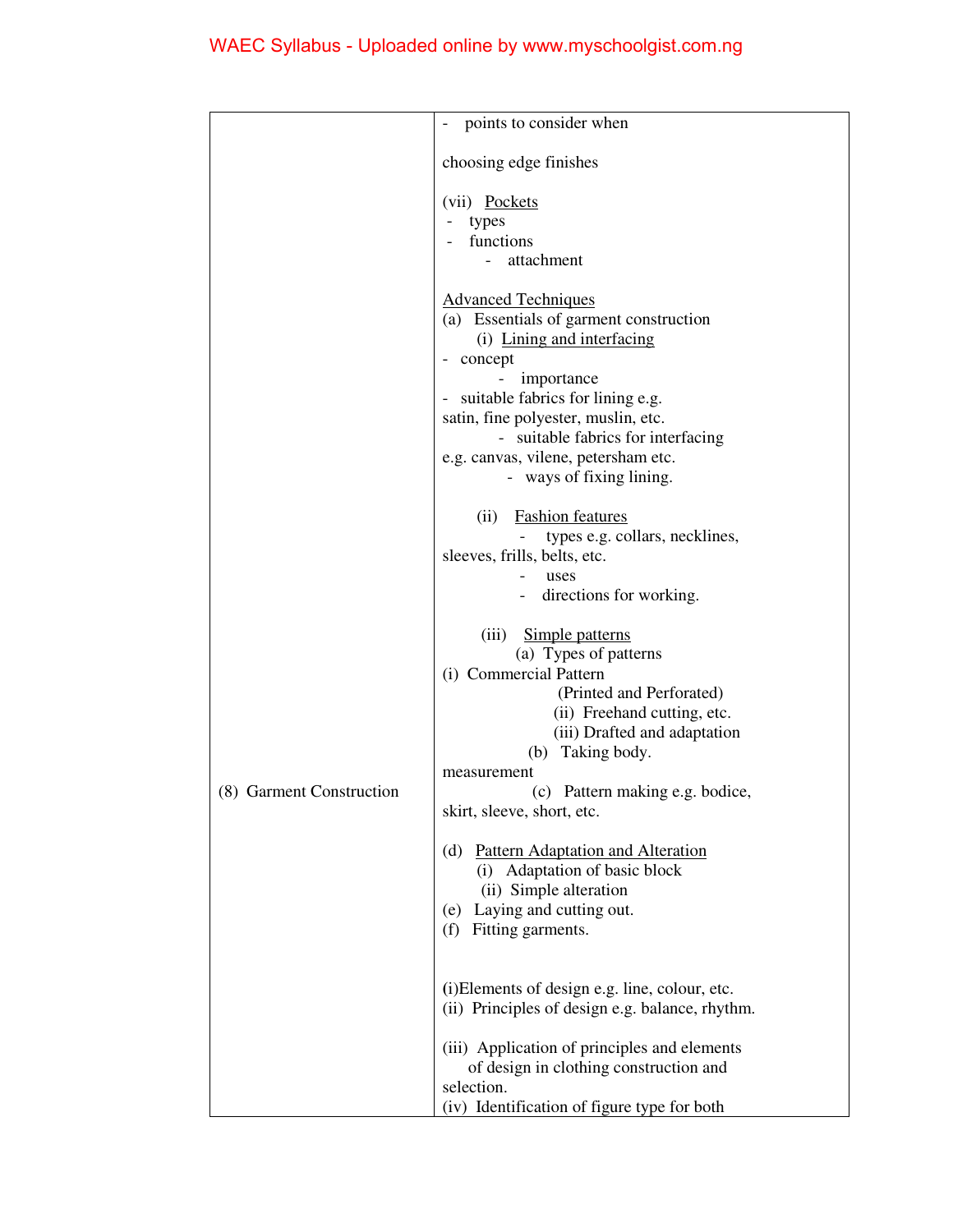|                               | male and female                              |
|-------------------------------|----------------------------------------------|
|                               | (v) Choice of styles for different figure    |
|                               | types.                                       |
|                               |                                              |
|                               |                                              |
|                               |                                              |
|                               | (a) Care labels                              |
|                               |                                              |
|                               | (b) Stains<br>$(i)$ types,                   |
| (9) Clothing Design           | (ii) agents,                                 |
|                               | (iii) removal of stain.                      |
|                               |                                              |
|                               | (c) Laundry                                  |
|                               | (i) steps in laundry,                        |
|                               | (ii) washing of simple fabrics e.g. cotton,  |
|                               | linen and wool.                              |
|                               |                                              |
|                               | (d) Dry cleaning                             |
|                               | (i) Home-sponging<br>(ii) Commercial         |
|                               |                                              |
|                               | (e) Repair and customizing                   |
| (10)<br>Care and              |                                              |
| Maintenance                   | repair/mending renovation                    |
| of Clothes                    | - remodeling                                 |
|                               |                                              |
|                               | (f)<br>Storage and packing of clothes        |
|                               | Patchwork<br>(a)                             |
|                               | (b)<br>Appliqué                              |
|                               | Hand and machine embroidery<br>(c)           |
|                               | (d)<br>Soft toys                             |
|                               | Crocheting, knitting<br>(e)                  |
|                               | (f)<br>Macrame                               |
|                               |                                              |
|                               | (a) Principles of shopping                   |
|                               | - meaning of a consumer and                  |
|                               | consumer education.                          |
|                               | - rights of a consumer - Enforcers           |
|                               | (govt agencies, consumer agencies            |
|                               | - points to bear in mind when                |
|                               | shopping for Clothing and Textiles products. |
|                               | Sources of Clothing and Textiles<br>(b)      |
|                               | products (budgeting and impulsive            |
| Creative Fabric Craft<br>(11) | buying)                                      |
|                               | market                                       |
|                               | departmental stores<br>hawkers etc.          |
|                               |                                              |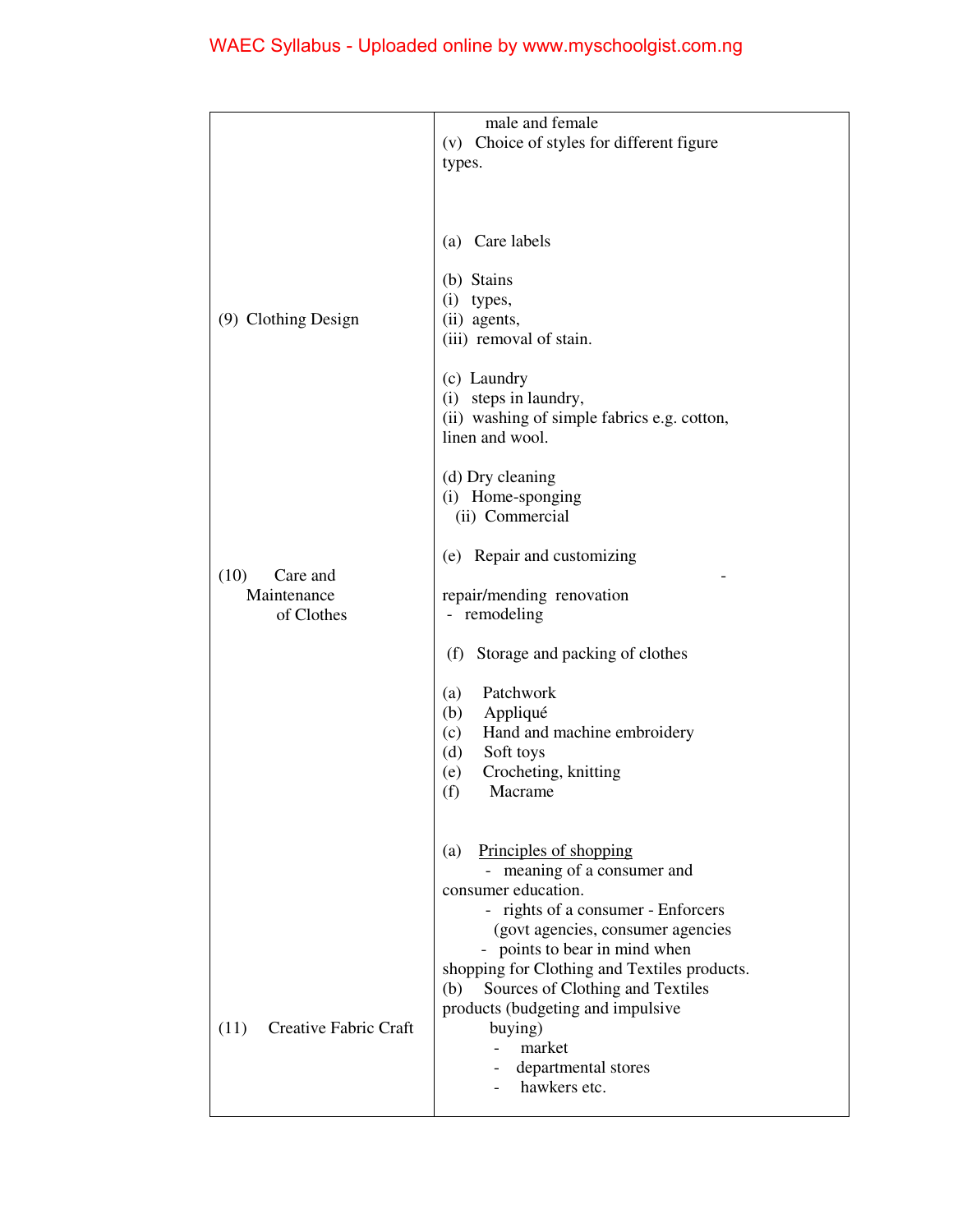# WAEC Syllabus - Uploaded online by www.myschoolgist.com.ng

| <b>Consumer Education</b><br>(12)                                                           | Setting up a Clothing and Textiles enterprise.<br>(a) Explanation of terms<br>$(i)$ - entrepreneur<br>- entrepreneurship<br>- enterprise, etc.<br>(ii) - Characteristics of entrepreneur<br>(iii) - Advantages and disadvantages<br>of an entrepreneur.<br>(b) Requirements for a Clothing and<br>Textiles entrepreneur e.g. knowledge<br>and skills.                                               |
|---------------------------------------------------------------------------------------------|-----------------------------------------------------------------------------------------------------------------------------------------------------------------------------------------------------------------------------------------------------------------------------------------------------------------------------------------------------------------------------------------------------|
| (13) Entrepreneurship                                                                       | (c) Factors that promote success in<br>entrepreneurship<br>(d) Clothing and Textiles Enterprises<br>- tailoring/dressmaking<br>- itinerant sewing<br>- alteration specialist, etc.<br>Setting up a Clothing and Textiles<br>(e)<br>enterprise<br>(i) choice of business idea<br>(ii) market research<br>(iii) development of business plan<br>Managing a Clothing and Textiles<br>(f)<br>enterprise |
|                                                                                             | (i)<br>Meaning of terms - exhibition,<br>modelling and fashion show<br>(ii)<br><b>Types</b><br>Purpose<br>(iii)<br>Factors to consider<br>(iv)<br>(i) Publicity (mass media, print<br>(ii) Security, where to exhibit.<br>(iii) What to exhibit, etc.                                                                                                                                               |
| (14) OrganisingClothing<br>and TextilesExhibition/<br>Modelling and Fashion<br><b>Shows</b> |                                                                                                                                                                                                                                                                                                                                                                                                     |